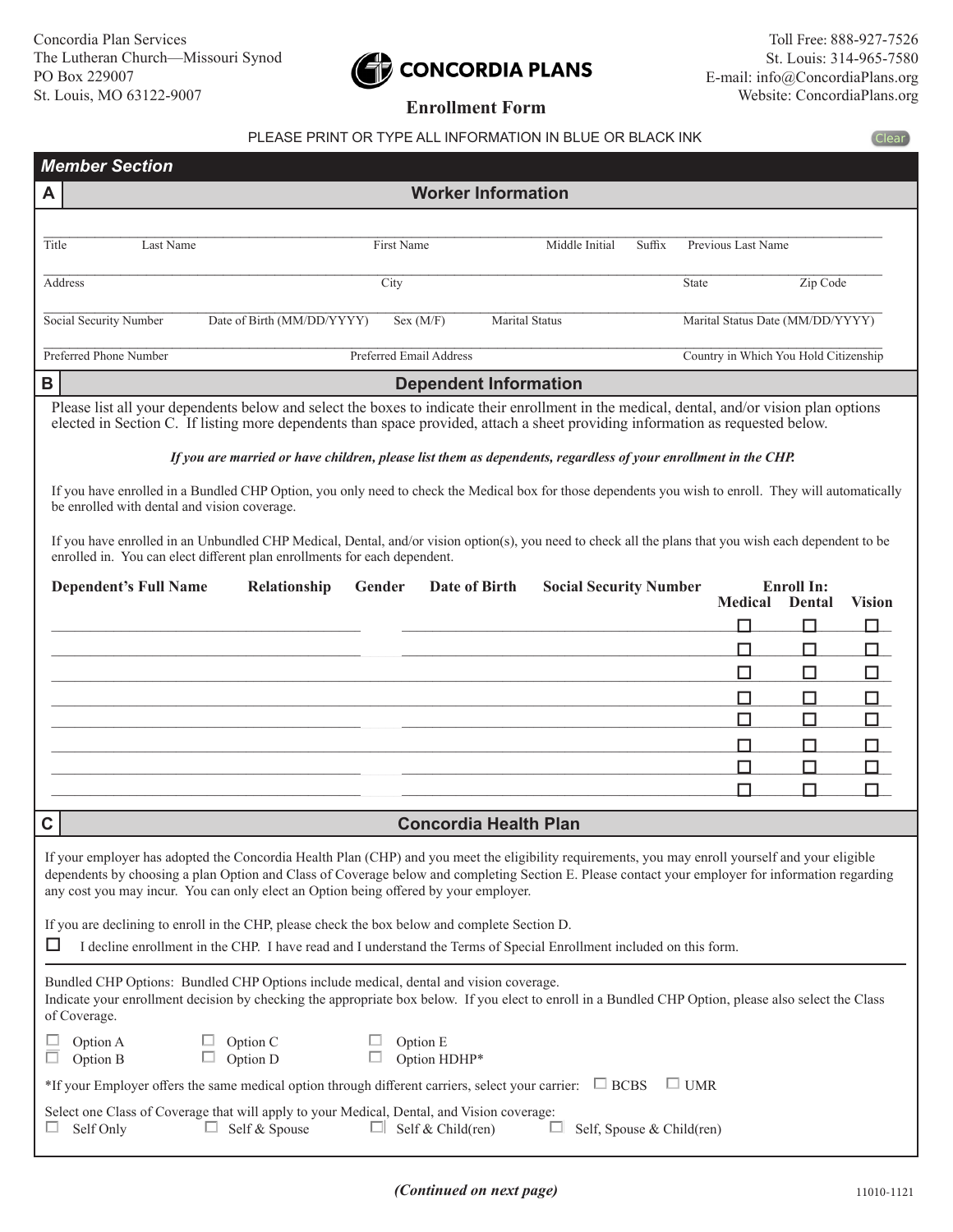| $\mathbf C$                                                                                                                                                                                                                                                                                                                                                                                                                                                                                                                                                                                                                                                                                                                                                                                                                                                                                                                                                                                                               | <b>Concordia Health Plan (Continued)</b>                                                                                                                                                                                                                                                                                                                                 |  |  |  |  |  |  |  |
|---------------------------------------------------------------------------------------------------------------------------------------------------------------------------------------------------------------------------------------------------------------------------------------------------------------------------------------------------------------------------------------------------------------------------------------------------------------------------------------------------------------------------------------------------------------------------------------------------------------------------------------------------------------------------------------------------------------------------------------------------------------------------------------------------------------------------------------------------------------------------------------------------------------------------------------------------------------------------------------------------------------------------|--------------------------------------------------------------------------------------------------------------------------------------------------------------------------------------------------------------------------------------------------------------------------------------------------------------------------------------------------------------------------|--|--|--|--|--|--|--|
|                                                                                                                                                                                                                                                                                                                                                                                                                                                                                                                                                                                                                                                                                                                                                                                                                                                                                                                                                                                                                           | Unbundled CHP Medical Options: Unbundled CHP Medical Options are for Medical coverage only.<br>Indicate your enrollment decision by checking the appropriate box below. If you elect to enroll in an Unbundled CHP Medical Option, please also<br>select the Class of Coverage.                                                                                          |  |  |  |  |  |  |  |
| □<br>□<br>□<br>□                                                                                                                                                                                                                                                                                                                                                                                                                                                                                                                                                                                                                                                                                                                                                                                                                                                                                                                                                                                                          | Healthy Me Copay $A^*$ $\Box$ Healthy Me HSA $A^*$<br>Whole Health<br>Healthy Me Copay B* $\Box$ Healthy Me HSA B*<br>Whole Health 1000<br>Healthy Me Copay $C^*$ $\Box$ Healthy Me HSA $C^*$<br>Whole Health 2000<br>Healthy Me Copay $D^*$ $\Box$ Healthy Me HSA $D^*$<br>Select HMO-C<br>ப<br>Healthy Me Copay $E^*$ $\Box$ Healthy Me HSA $E^*$<br>Select HMO-C 2000 |  |  |  |  |  |  |  |
|                                                                                                                                                                                                                                                                                                                                                                                                                                                                                                                                                                                                                                                                                                                                                                                                                                                                                                                                                                                                                           | $*$ If your Employer offers the same medical option through different carriers, select your carrier: $\Box$ BCBS<br>$\Box$ UMR<br>$\Box$ Cigna                                                                                                                                                                                                                           |  |  |  |  |  |  |  |
|                                                                                                                                                                                                                                                                                                                                                                                                                                                                                                                                                                                                                                                                                                                                                                                                                                                                                                                                                                                                                           | Select one Class of Coverage for your Medical coverage:<br>Self Only<br>$\Box$ Self & Spouse<br>$\Box$<br>Self & Child(ren)<br>Self, Spouse & Child(ren)<br>$\Box$                                                                                                                                                                                                       |  |  |  |  |  |  |  |
| Unbundled Dental Options: Unbundled Dental Options are for Dental coverage only.<br>Indicate your enrollment decision by checking the appropriate box below. If you elect to enroll in an Unbundled Dental Option, Please also select the<br>Class of Coverage.                                                                                                                                                                                                                                                                                                                                                                                                                                                                                                                                                                                                                                                                                                                                                           |                                                                                                                                                                                                                                                                                                                                                                          |  |  |  |  |  |  |  |
|                                                                                                                                                                                                                                                                                                                                                                                                                                                                                                                                                                                                                                                                                                                                                                                                                                                                                                                                                                                                                           | Dental Basic<br>$\Box$ Dental Plus<br>Dental Premium                                                                                                                                                                                                                                                                                                                     |  |  |  |  |  |  |  |
| ш                                                                                                                                                                                                                                                                                                                                                                                                                                                                                                                                                                                                                                                                                                                                                                                                                                                                                                                                                                                                                         | Select one Class of Coverage for your Medical coverage:<br>Self Only<br>$\Box$ Self & Spouse<br>Self & Child(ren)<br>ш<br>Self, Spouse & Child(ren)                                                                                                                                                                                                                      |  |  |  |  |  |  |  |
| Unbundled Vision Options: Unbundled Vision Options are for Vision coverage only.<br>Indicate your enrollment decision by checking the appropriate box below. If you elect to enroll in an Unbundled Vision Option, Please also select the<br>Class of Coverage.                                                                                                                                                                                                                                                                                                                                                                                                                                                                                                                                                                                                                                                                                                                                                           |                                                                                                                                                                                                                                                                                                                                                                          |  |  |  |  |  |  |  |
| ш                                                                                                                                                                                                                                                                                                                                                                                                                                                                                                                                                                                                                                                                                                                                                                                                                                                                                                                                                                                                                         | $\Box$ Vision Premium<br>Vision Basic                                                                                                                                                                                                                                                                                                                                    |  |  |  |  |  |  |  |
| □                                                                                                                                                                                                                                                                                                                                                                                                                                                                                                                                                                                                                                                                                                                                                                                                                                                                                                                                                                                                                         | Select one Class of Coverage for your Medical coverage:<br>Self Only<br>$\Box$ Self & Spouse<br>□<br>Self & Child(ren)<br>Self, Spouse & Child(ren)                                                                                                                                                                                                                      |  |  |  |  |  |  |  |
| D                                                                                                                                                                                                                                                                                                                                                                                                                                                                                                                                                                                                                                                                                                                                                                                                                                                                                                                                                                                                                         | <b>Reason for Non-Enrollment in the Concordia Health Plan</b>                                                                                                                                                                                                                                                                                                            |  |  |  |  |  |  |  |
| $\Box$ I am covered under my spouse's or parent's group health plan (converge by virtue of employment, including military service).<br>$\Box$ I am covered as a dependent under my spouse who is also enrolled in CHP as a worker.<br>$\Box$ I am covered under a military plan (TRICARE) as a retiree, a state mandated plan (e.g. Hawaii), a Medicare Supplemental plan or<br>other government plan (e.g. Medicid), or another country's mandatory health plan while residing outside the United States.<br>$\Box$ I am covered under the health plan of a non-LCMS employer for whom I am currently working, a former employer's health plan<br>or COBRA coverage.<br>$\Box$ I have purchased coverage through the Health Insurance Marketplace made available by the Affordable Care Act and was eligible<br>for a Premium Tax Credit at the time such coverage was purchased.<br>$\Box$ I am not eligible for enrollment at this time due to the number of hours worked.<br>I am not enrolling for some other reason |                                                                                                                                                                                                                                                                                                                                                                          |  |  |  |  |  |  |  |
| Е                                                                                                                                                                                                                                                                                                                                                                                                                                                                                                                                                                                                                                                                                                                                                                                                                                                                                                                                                                                                                         | <b>Minister of Religion</b>                                                                                                                                                                                                                                                                                                                                              |  |  |  |  |  |  |  |
| $\Box$ Yes<br>Will your name appear on the Synod's Roster of Ordained and Commissioned Ministers of Religion?<br>$\Box$ No<br>$\Box$ Yes<br>$\Box$ No<br>Were you placed recently at this employer by the Synod's Board of Assignments?<br>$\Box$ Yes<br>$\Box$ No                                                                                                                                                                                                                                                                                                                                                                                                                                                                                                                                                                                                                                                                                                                                                        |                                                                                                                                                                                                                                                                                                                                                                          |  |  |  |  |  |  |  |
| Date of Assignment (MM/DD/YYYY)<br>Name of LCMS School From Which You Graduated<br>Date Studies Completed (MM/DD/YYYY)                                                                                                                                                                                                                                                                                                                                                                                                                                                                                                                                                                                                                                                                                                                                                                                                                                                                                                    |                                                                                                                                                                                                                                                                                                                                                                          |  |  |  |  |  |  |  |
| Recent graduates assigned by the Synod's Board of Assignments are eligible for early enrollment in the CRP, CDSP and CHP effective<br>the first of any month following the receipt of their assignment and graduation, but not later than their normal effective date. If desired,<br>enter the early enrollment date here:                                                                                                                                                                                                                                                                                                                                                                                                                                                                                                                                                                                                                                                                                               |                                                                                                                                                                                                                                                                                                                                                                          |  |  |  |  |  |  |  |
| □                                                                                                                                                                                                                                                                                                                                                                                                                                                                                                                                                                                                                                                                                                                                                                                                                                                                                                                                                                                                                         | As a minister of religion enrolled in the CRP prior to 1982, with participation terminated for no more than 5 years, and whose self-<br>employed status under Social Security has been in effect since December 31, 1981, I request enrollment in the CRP Traditional Op-<br>tion on the Full Basis.                                                                     |  |  |  |  |  |  |  |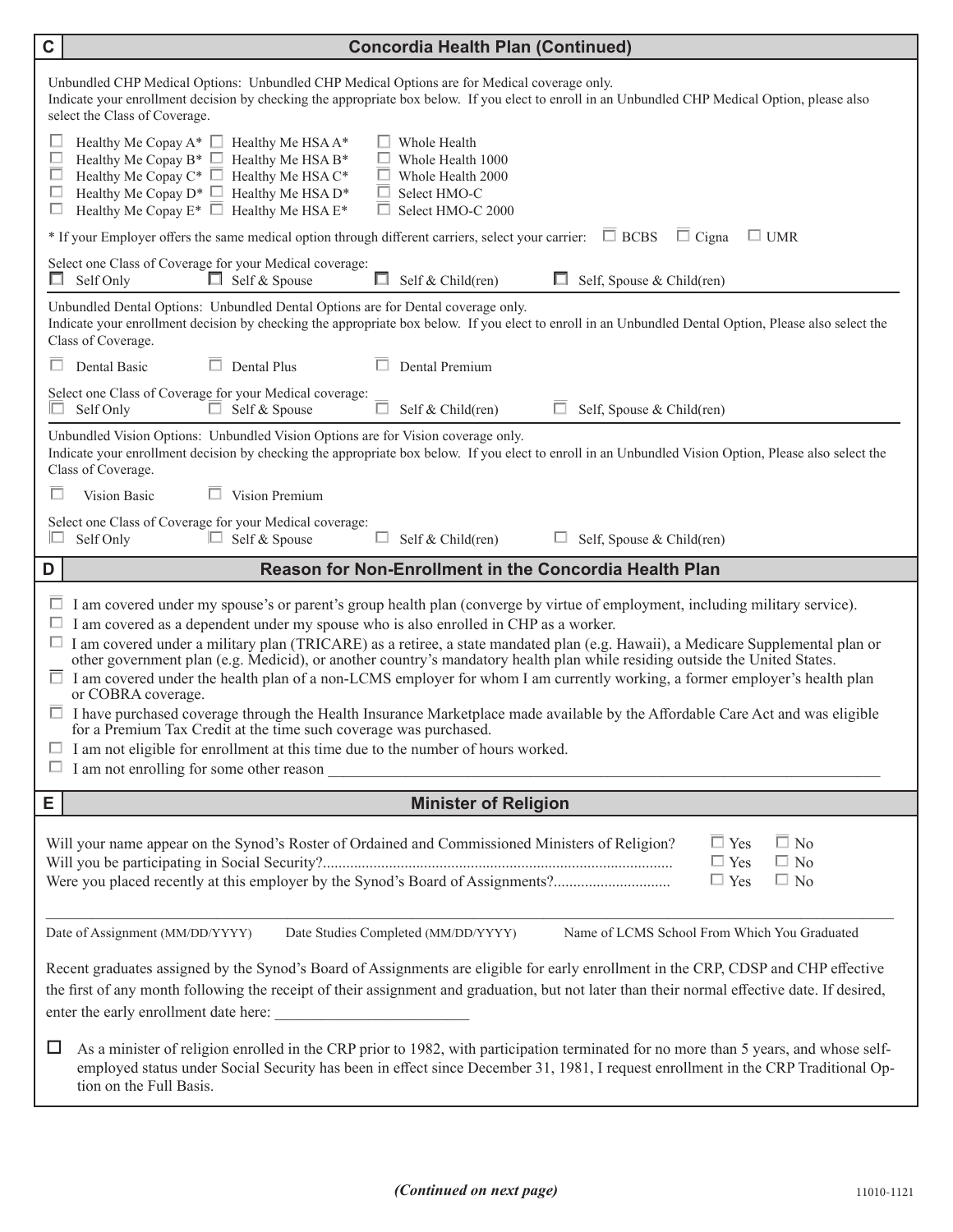| F.                                                                                                                                                                                                                                                     |                                                                                                                                                                                                                                                                                                                                                                                                                                                                                                                                                                                                                                                                   |                                 |                                           | <b>Concordia Retirement Plan and Concordia Disability and Survivor Plan</b> |                                                                            |                                                                     |                                                    |  |  |  |
|--------------------------------------------------------------------------------------------------------------------------------------------------------------------------------------------------------------------------------------------------------|-------------------------------------------------------------------------------------------------------------------------------------------------------------------------------------------------------------------------------------------------------------------------------------------------------------------------------------------------------------------------------------------------------------------------------------------------------------------------------------------------------------------------------------------------------------------------------------------------------------------------------------------------------------------|---------------------------------|-------------------------------------------|-----------------------------------------------------------------------------|----------------------------------------------------------------------------|---------------------------------------------------------------------|----------------------------------------------------|--|--|--|
|                                                                                                                                                                                                                                                        | If your employer has adopted the Concordia Retirement Plan (CRP) and the Concordia Disability and Survivor Plan (CDSP) and you<br>meet the eligibility requirements, you will be enrolled in these plans. The plans are funded by your employer to provide you with<br>enhanced financial security into retirement, should you experience a disabling event, or in the event of your or your enrolled dependents<br>death. Therefore, it is important for you to list all your eligible dependents in Section B.                                                                                                                                                  |                                 |                                           |                                                                             |                                                                            |                                                                     |                                                    |  |  |  |
| G                                                                                                                                                                                                                                                      |                                                                                                                                                                                                                                                                                                                                                                                                                                                                                                                                                                                                                                                                   |                                 |                                           | <b>Personal Spending Accounts</b>                                           |                                                                            |                                                                     |                                                    |  |  |  |
|                                                                                                                                                                                                                                                        | Your employer may offer tax-advantaged accounts to help you pay for out-of-pocket health care costs. These accounts include Limited<br>Purpose Flexible Spending Accounts (LPFSA), Dependent Care Flexible Spending Accounts (DCFSA). Flexible Spending Accounts<br>(FSA) and Health Savings Accounts (HSA). Confirm with your employer which benefits are available to you and visit<br>ConcordiaPlans.org/enroll or contact CPS at 888-927-7526 to access the appropriate enrollment form(s).                                                                                                                                                                   |                                 |                                           |                                                                             |                                                                            |                                                                     |                                                    |  |  |  |
| н                                                                                                                                                                                                                                                      | Supplemental Life and Accidental Death and Dismemberment Insurance                                                                                                                                                                                                                                                                                                                                                                                                                                                                                                                                                                                                |                                 |                                           |                                                                             |                                                                            |                                                                     |                                                    |  |  |  |
|                                                                                                                                                                                                                                                        | All full time workers are eligible to enroll in Supplemental Life or Accidental Death and Dismemberment (AD&D) for themselves<br>and qualified dependents if their employer is participating in any of the Concordia Plans and agrees to remit payments. Eligibility<br>requirements for children in both of these coverages follow the same guidelines of the Concordia Disability and Survivor Plan (CDSP).<br>Once you receive a benefit confirmation from Concordia Plans, you may enroll in either or both of these additional plan options. Visit<br>ConcordiaPlans.org/enroll or contact CPS at 888-927-7526 to access the appropriate enrollment form(s). |                                 |                                           |                                                                             |                                                                            |                                                                     |                                                    |  |  |  |
|                                                                                                                                                                                                                                                        |                                                                                                                                                                                                                                                                                                                                                                                                                                                                                                                                                                                                                                                                   |                                 |                                           | <b>Accidental Injury and Critical Illness Insurance</b>                     |                                                                            |                                                                     |                                                    |  |  |  |
|                                                                                                                                                                                                                                                        | Your employer may offer these benefits which can provide lump sum payments for qualified expenses resulting from injury or illness.<br>Confirm with your employer which benefits are available to you, and visit ConcordiaPlans.org/enroll or contact CPS at 888-927-7526<br>to access the appropriable enrollment form(s).                                                                                                                                                                                                                                                                                                                                       |                                 |                                           |                                                                             |                                                                            |                                                                     |                                                    |  |  |  |
| J                                                                                                                                                                                                                                                      |                                                                                                                                                                                                                                                                                                                                                                                                                                                                                                                                                                                                                                                                   |                                 | <b>Worker Signature</b>                   |                                                                             |                                                                            |                                                                     |                                                    |  |  |  |
|                                                                                                                                                                                                                                                        | The information entered on this form is current and correct to the best of my knowledge.<br>Χ<br>Signature of Worker<br>Date (MM/DD/YYYY)                                                                                                                                                                                                                                                                                                                                                                                                                                                                                                                         |                                 |                                           |                                                                             |                                                                            |                                                                     |                                                    |  |  |  |
|                                                                                                                                                                                                                                                        | <b>Employer Representative Section</b>                                                                                                                                                                                                                                                                                                                                                                                                                                                                                                                                                                                                                            |                                 |                                           |                                                                             |                                                                            |                                                                     |                                                    |  |  |  |
| Κ                                                                                                                                                                                                                                                      |                                                                                                                                                                                                                                                                                                                                                                                                                                                                                                                                                                                                                                                                   |                                 |                                           | <b>Worker Employment and Compensation Information</b>                       |                                                                            |                                                                     |                                                    |  |  |  |
|                                                                                                                                                                                                                                                        | <b>Employer Name</b>                                                                                                                                                                                                                                                                                                                                                                                                                                                                                                                                                                                                                                              |                                 |                                           |                                                                             |                                                                            | Employer ID Number                                                  |                                                    |  |  |  |
|                                                                                                                                                                                                                                                        | Address                                                                                                                                                                                                                                                                                                                                                                                                                                                                                                                                                                                                                                                           | City<br><b>State</b>            |                                           |                                                                             |                                                                            | Zip Code                                                            |                                                    |  |  |  |
| L                                                                                                                                                                                                                                                      |                                                                                                                                                                                                                                                                                                                                                                                                                                                                                                                                                                                                                                                                   |                                 |                                           | <b>Worker Employment and Compensation Information</b>                       |                                                                            |                                                                     |                                                    |  |  |  |
|                                                                                                                                                                                                                                                        |                                                                                                                                                                                                                                                                                                                                                                                                                                                                                                                                                                                                                                                                   |                                 |                                           |                                                                             |                                                                            |                                                                     |                                                    |  |  |  |
| Worker's Occupation<br>Full-Time Hire Date (MM/DD/YYYY)<br>Part-Time Hire Date (MM/DD/YYYY)<br>Be specific - e.g. Write Elementary Teacher instead of Teacher<br>$\Box$ Hourly worker<br>$\Box$ Salaried worker $\Box$ Faculty<br>This worker is an/a: |                                                                                                                                                                                                                                                                                                                                                                                                                                                                                                                                                                                                                                                                   |                                 |                                           |                                                                             |                                                                            |                                                                     |                                                    |  |  |  |
|                                                                                                                                                                                                                                                        | <b>WORKER COMPENSATION</b>                                                                                                                                                                                                                                                                                                                                                                                                                                                                                                                                                                                                                                        | A                               | В                                         | C                                                                           | D                                                                          | Е                                                                   | F                                                  |  |  |  |
|                                                                                                                                                                                                                                                        | <b>EMPLOYER/PARISH</b>                                                                                                                                                                                                                                                                                                                                                                                                                                                                                                                                                                                                                                            | <b>Hours worked</b><br>per week | <b>Basic Annual</b><br><b>Cash Salary</b> | Calculate 25%<br><b>Home Provided</b><br>25% Of<br>Column B                 | <b>Annual Cash</b><br><b>Housing</b><br><b>Allowance Paid</b><br>to Worker | <b>Annual Cash</b><br>Utility<br><b>Allowance Paid</b><br>to Worker | <b>Annual Total</b><br>Compensation<br>$(B+C+D+E)$ |  |  |  |
|                                                                                                                                                                                                                                                        |                                                                                                                                                                                                                                                                                                                                                                                                                                                                                                                                                                                                                                                                   |                                 |                                           |                                                                             |                                                                            |                                                                     |                                                    |  |  |  |
|                                                                                                                                                                                                                                                        |                                                                                                                                                                                                                                                                                                                                                                                                                                                                                                                                                                                                                                                                   |                                 |                                           |                                                                             |                                                                            |                                                                     |                                                    |  |  |  |

٦